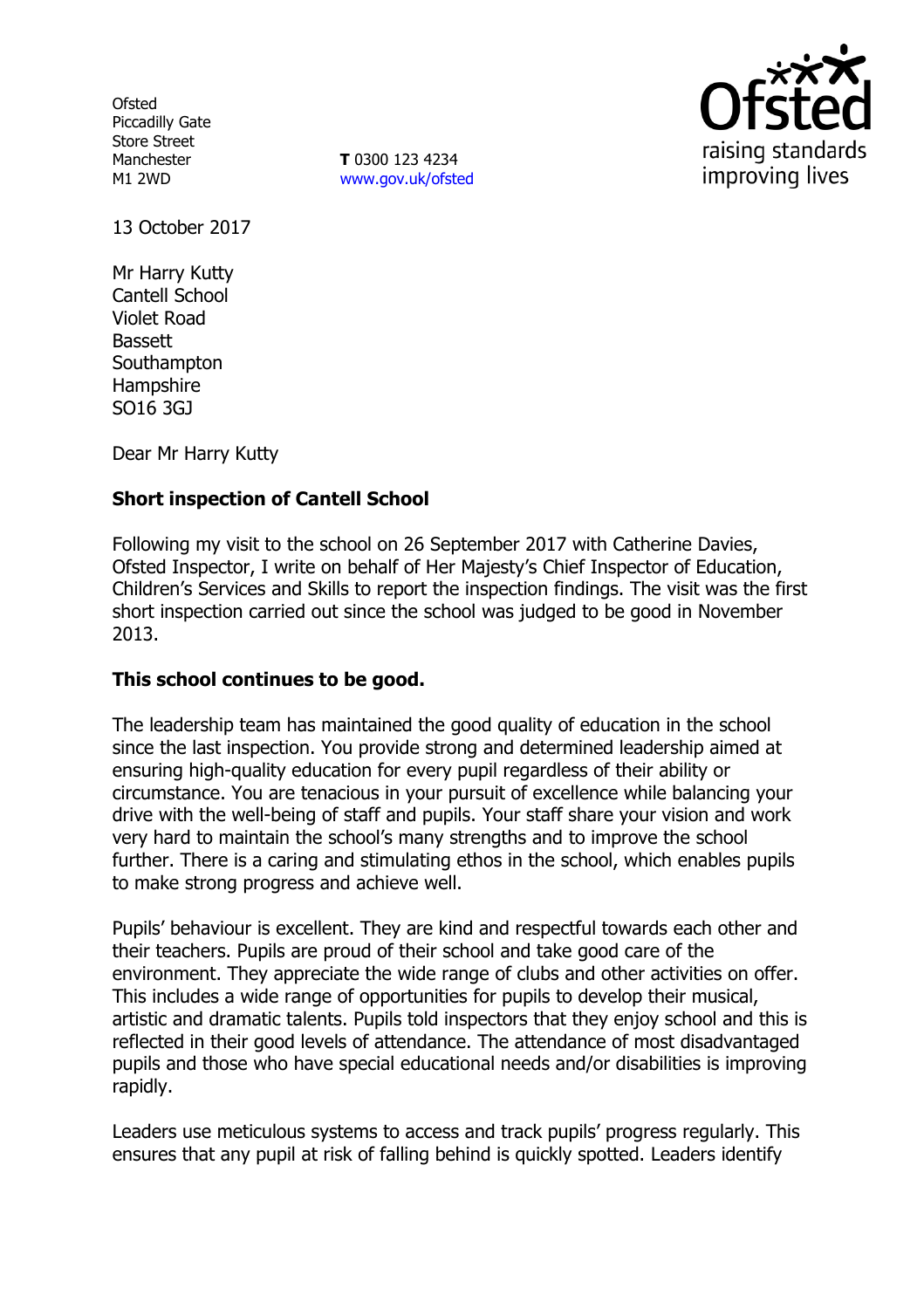

precisely the reasons why pupils may find learning difficult and, as a result, support is prompt and useful and helps these pupils achieve well. For example, pupils who find reading examination questions difficult are given appropriate help and, as a result, they can tackle examinations with greater confidence and achieve better.

Leaders effectively monitor the quality of teaching and the impact it has on the progress of pupils. As a result, leaders know the many strengths of the school, including the strong progress made by pupils in English and mathematics. You also know where you can make further improvement, such as helping the most able pupils to make the same strong progress as other pupils.

Governors know the school very well and provide strong challenge and support to you and other leaders. Morale among pupils and teachers is high at your inclusive school. Everyone shares your ambition that pupils achieve their very best and develop into well-rounded citizens. Parents speak very highly of the school and almost all parents who responded to Ofsted's online questionnaire, Parent View, would recommend the school to another parent.

# **Safeguarding is effective.**

Safeguarding is a strength of the school. Governors and the leadership team ensure that safeguarding arrangements are fit for purpose. All records are detailed and of a high quality. All staff and governors are trained on how to keep pupils safe from abuse, sexual exploitation, radicalisation and extremism. Before appointing staff, leaders carry out all required employment checks. These are then recorded meticulously on the single central register.

A dedicated team of staff works with determination and sensitivity alongside pupils, parents and external agencies to support pupils whose circumstances make them vulnerable. Parents say their children feel safe and are well cared for in school. Pupils told us that staff are approachable and that they know an adult they can turn to if they have concerns. Pupils appreciate the concern that staff members have for their welfare and well-being.

There is a strong culture of vigilance and support for pupils' health, welfare and well-being. Staff are knowledgeable about procedures and practices because they receive regular training and updates. The school's off-site activities are carefully monitored and assessed for risk, and leaders keep pupils' safety under close scrutiny.

### **Inspection findings**

- During this inspection, inspectors focused on the following lines of enguiry: the effectiveness of the curriculum, particularly for disadvantaged pupils and the most able pupils; how well pupils are prepared for next steps; how effective staff training is in improving pupils' achievement; and how effectively teachers plan for the needs of pupils, particularly girls at the school.
- You have a thorough understanding of the varying needs and abilities of the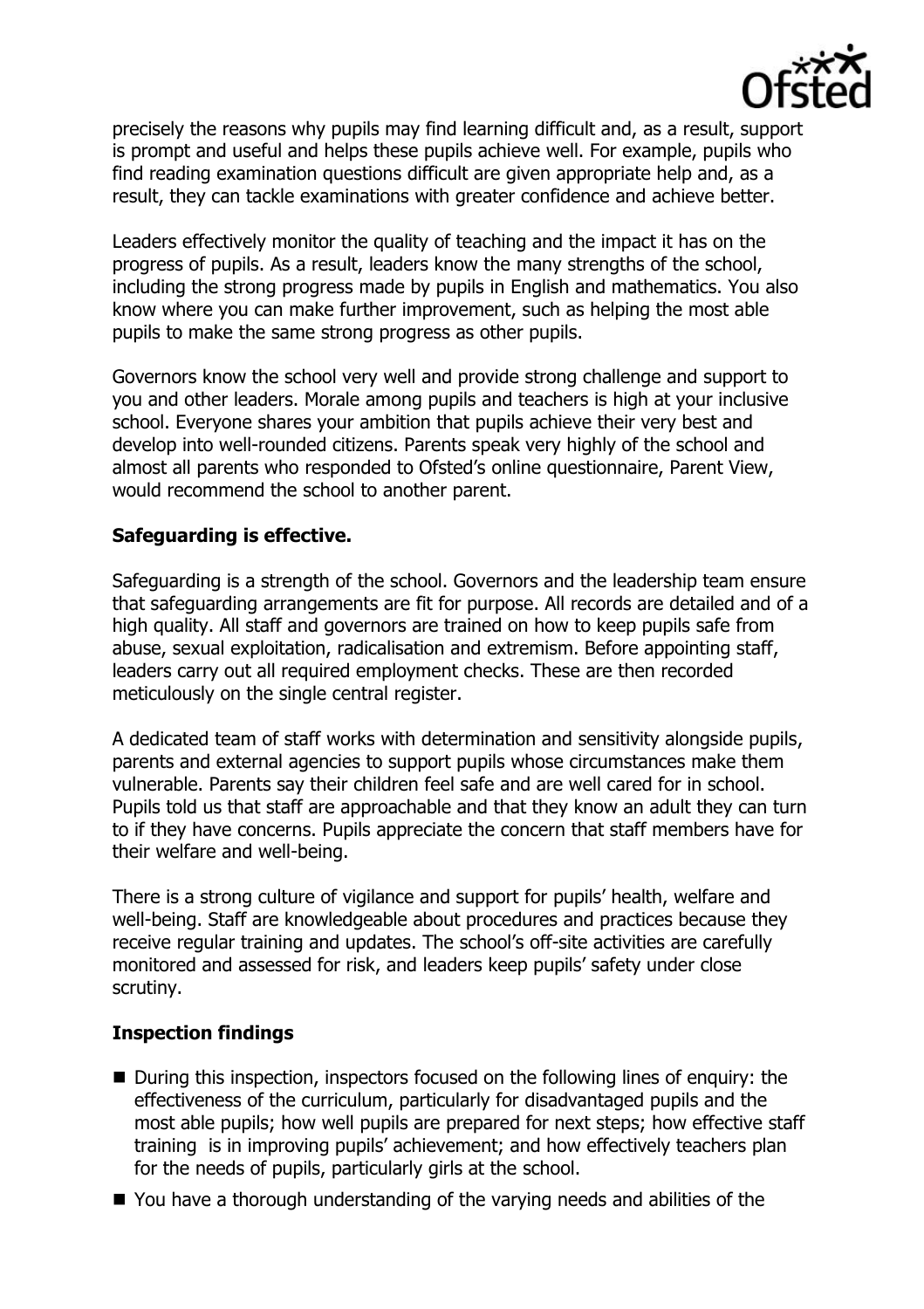

pupils at your school. As a result, you keep the curriculum under review so you can respond promptly to the needs of different groups of pupils. For example, you provide a bespoke curriculum for pupils who have recently arrived in the country and for pupils whose prior school experience has been disrupted. As a result, pupils whose circumstances make them vulnerable now make rapid progress because they are taught effectively and are well supported in their personal development.

- You have correctly identified that some pupils would be better prepared for their next steps if they followed a more challenging curriculum. You have acted purposefully to ensure that the curriculum and teaching provide more effectively for the most able and middle-attaining pupils. Teachers are providing more useful support for pupils, including those from disadvantaged backgrounds, to experience success in challenging GCSE subjects. For example, the number of pupils successfully taking a GCSE science course and a modern foreign language is increasing.
- **Pupils are well prepared for their next steps in education or training. Teachers** and careers advisers work sensitively with parents to guide pupils' subject choices. As a result, pupils make choices well matched to their abilities and they are appropriately prepared for a wide range of opportunities when they leave school. Careers education is strongly promoted from Year 7. Pupils told us they value the annual careers fair and talks by visitors about different jobs and professions. Leaders continue to support pupils, particularly those from disadvantaged backgrounds, once they have left the school. As a result, pupils successfully transfer to a wide range of courses or training at the end of Year 11.
- At the last inspection, the leaders were asked to ensure that pupils make consistently strong progress in all lessons and all subjects. Since then, leaders have developed innovative and highly effective approaches to training and developing teachers' skills. This training helps teachers plan effectively for the needs of pupils of varying abilities. Pupils now make more consistent progress in all subjects. However, leaders are not complacent and recognise that further improvement is possible.
- Leaders and teachers provide well for all pupils, particularly for girls in the school. School leaders provide a curriculum and pastoral care which encourage girls to be fully involved in all aspects of school life. For example, girls are encouraged to participate in extra-curricular activities and some girl-only activities. As a result, girls make strong progress and develop a determination to succeed.

### **Next steps for the school**

Leaders and those responsible for governance should ensure that:

- $\blacksquare$  the strong teaching that exists in most areas is firmly embedded so that all groups make sustained and substantial progress
- work already well underway to provide a curriculum which challenges all pupils continues.

I am copying this letter to the chair of the governing body, the regional schools